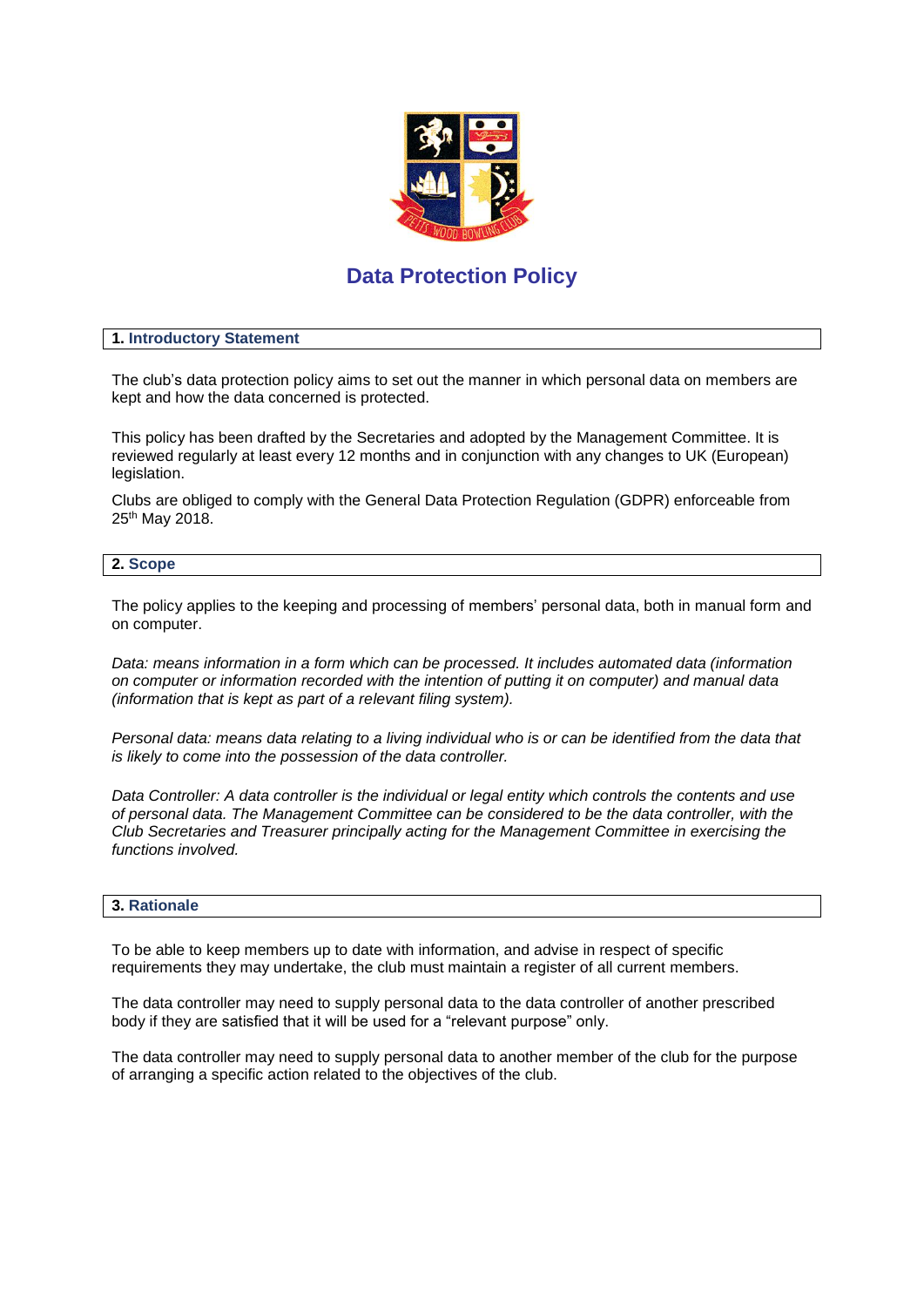#### **4. Objectives**

#### **The objectives are:**

- To ensure that the club complies with the GDPR.
- To ensure compliance by the club with the eight rules of data protection as set down by the Data Protection Commissioner.
- To ensure that the data protection rights of club members are safeguarded.

#### **5. Key measures**

# **A. The personal data records for members held by the club either digitally on computer and/or manually on paper may include:**

- Name, postal address, telephone numbers, email address, date of birth.
- Date joined club and membership type (Playing, Associate, Vice President, Temporary)
- Emergency contact number in case of accident/emergency
- Original records of membership application
- Membership renewal records
- Members bank details
- Details of complaints and/or grievances including discussions and actions/sanctions
- Photos from events of club members
- Competition and match information containing members names displayed on Club Noticeboards
- Records in relation to appointments to the various Committees.
- Minutes of the various Committee meetings and associated correspondence which may include references to particular individuals.

# **B. Details of arrangements in place to ensure compliance with the 8 rules of data protection**

The policy sets out the arrangements in place to ensure that all personal data records held by the club are obtained, processed, used and retained in accordance with the following eight rules of data protection (based on the Data Protection Acts):

- 1. Obtain and process information fairly
- 2. Keep it only for one or more specified, explicit and lawful purposes
- 3. Use and disclose it only in ways compatible with these purposes
- 4. Keep it safe and secure
- 5. Keep it accurate, complete and up-to-date
- 6. Ensure that it is adequate, relevant and not excessive
- 7. Retain it for no longer than is necessary for the purpose or purposes
- 8. Give a copy of his/her personal data to that individual on request.

The minimum age at which consent can be legitimately obtained for processing and disclosure of personal data under rules 1 and 3 above is not specifically defined. However, guidance material published on the Data Protection Commissioner's website states the following:

*"As a general rule, a member aged eighteen or older may give consent themselves. A student aged from twelve up to and including seventeen should give consent themselves and, in addition, consent should also be obtained from the parent or guardian. In the case of junior members under the age of twelve consent of a parent or guardian will suffice."*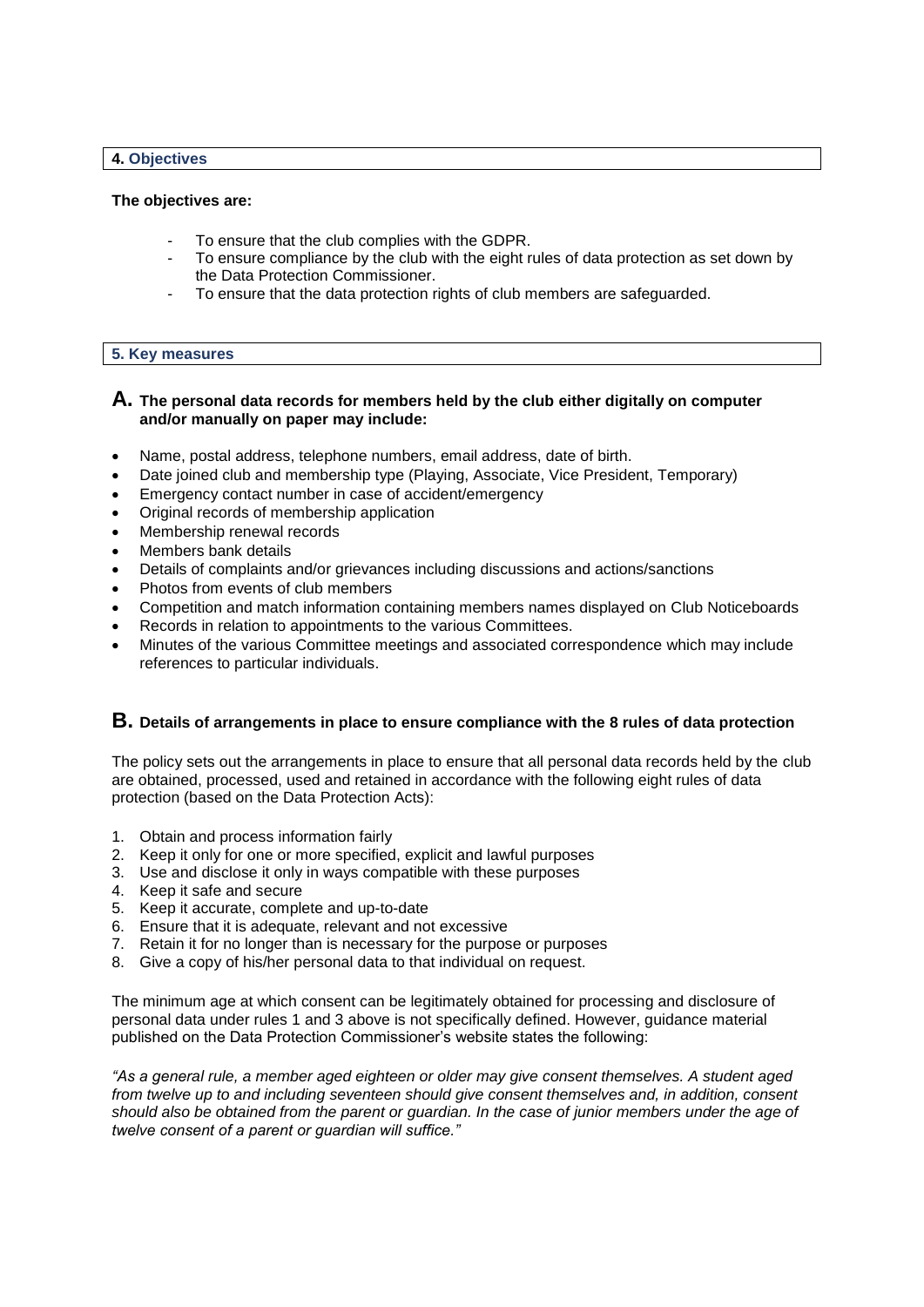# *1. Obtain and process information fairly:*

- **Procedures are in place to ensure that members, parents/guardians or carers are made fully** aware when they provide personal information, of the identity of the person who is collecting it, the purpose in collecting the data, the persons or categories of persons to whom the data may be disclosed and any other information which is necessary so that processing may be fair.
- Personal information is processed fairly in accordance with the GDPR, with consent being obtained from members, or parents/guardians where required.

## *2. Keep it only for one or more specified, explicit and lawful purposes:*

- People whose data is collected know the reason/s why it is collected and kept
- The purpose for which the data is collected and kept is a lawful one
- The Management Committee are aware of the data kept and the specific purpose

#### *3. Use and disclose it only in ways compatible with these purposes:*

- The data is used only in ways consistent with the purpose/s for which it was obtained
- The data is disclosed only in ways consistent with that purpose
- Some personal data can be disclosed to third parties for the purpose of undertaking a match or competition.

Exceptions to disclosure rule:

- o Data can be disclosed when required by law
- o Data can generally be disclosed to an individual himself/herself or with his/her consent (see 8 below).

#### *4. Keep it safe and secure:*

Appropriate security measures are taken against unauthorised access to, or alteration, disclosure or destruction of, the data and against their accidental loss or destruction.

- Access to the information (including authority to add/amend/delete records) is restricted to authorised Club Officers on a "need to know" basis
- Control on access to information is based on this "need to know" policy
- Computer systems are password protected
- Computer systems contain up to date Virus protection
- Back-up procedures are in operation for computer held data
- All reasonable measures are taken to ensure that Club Officers are made aware of the security measures, and comply with them
- All waste papers, printouts etc. are disposed of carefully
- Steps are taken to ensure that no unauthorised person can access data from computers or manual records
- There is a designated person responsible for security i.e. Security Controller
- There are periodic reviews of the measures and practices in place
- The premises are secure when unoccupied

#### *5. Keep it accurate, complete and up-to-date:*

- Clerical and computer procedures are adequate to ensure high levels of data accuracy
- Appropriate procedures are in place, including periodic review and audit, to ensure that each data item is kept up-to-date